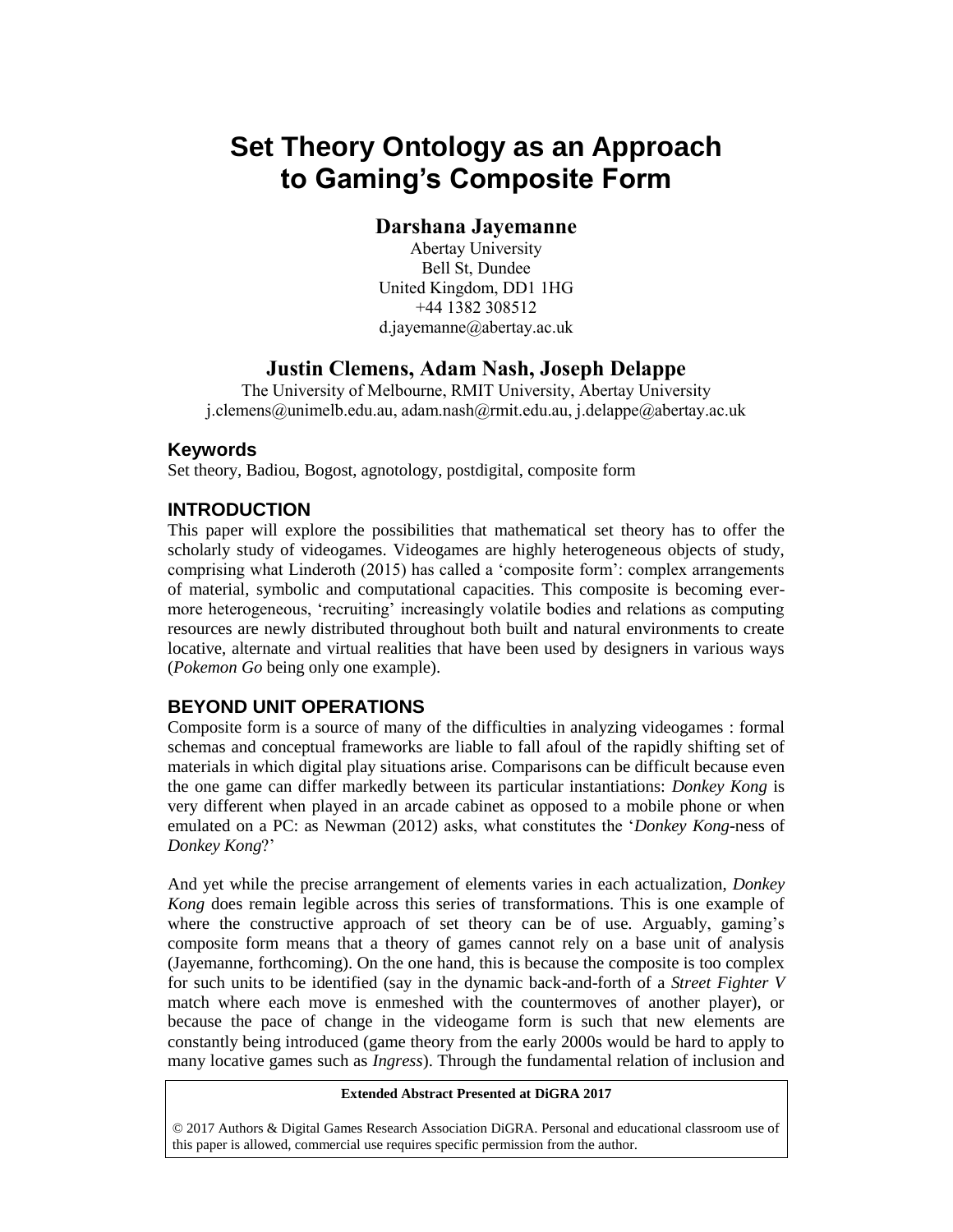the axioms, on the other hand, set theory enables the generation of an infinite universe of entities without recourse to any basic unit. It thus has the potential to considerably facilitate the discussion of videogames.

The most sustained engagement with the possibilities of set theory for analysis of games is in the work of Ian Bogost, in particular the book *Unit Operations*. Bogost draws on the work of Badiou in order to outline a set-theoretical ontology in which a game is a 'countas-one' which 'encapsulates' a lived experience. However, there is notably little actual set theory in Bogost's books, and furthermore we argue that the potentials for set theoretical notation in discussing games is far more generic than the accounts given in these discussions of Badiou. What then may a more developed engagement with set theory have to offer the study of videogames?

### **SUBSET OVERDRIVE**

Where for Bogost, the 'count-as-one' of a videogame encapsulates an experience from real life, we argue further that there is the possibility for set theory to make significant contributions to the *internal* dynamics of a game: that is, new and rigorous ways of talking about videogame structures and aesthetics in light of their composite form. Set theory can also provide notation capable of accounting for how videogames connect digital and analogue elements in new configurations of 'postdigital' play (Cramer 2010; Berry & Dieter 2015; Jayemanne et al., 2016) across increasingly diverse mobile interfaces (Farman 2012).

Bogost identifies the advantage of set theory in the ability to count multiples without making assumptions about the elements that constitute them. Set theory 'begins by saying that one set exists. This particular set is subtracted from the conditions of every other set in set theory: that of having elements. This is the null-set, a multiple of nothing or of the void' (Feltham & Clemens, 1998). This one existential claim is then supplemented by nine axioms (such as foundation, power-set, extensionality and so on) from which the universe of set theory (in its orthodox Z-F version) arises. The process of constructing around basic relations such as belonging, subsets are generic in nature.

Set theory notation thus provides a method for proceeding in spite of what Berry & Dieter call 'agnotology': a need to be mindful that a lack of knowledge, in a 'messy' postdigital environment, as to what set of participants may be involved in any given situation. Through either diagrams or notation, the genericity characteristic of set theory can be helpful to scholars in mapping out the schemas of play situations of interest to particular research projects.

#### **CONDITIONS**

This paper will open with a brief introduction to Z-F set theory, and illustrate the theory's utility for critiquing orthodox game design with a schematization of a relatively simple videogame narrative structure (the Virmire mission in the *Mass Effect* series of three games). However, there is an additional issue insofar as there are many aspects of Badiou's *Being and Event* that Bogost does not draw upon. The related question thus arises as to what a wider look at Badiou's work might yield?

The second part of this paper will point towards some future avenues for exploring this question by specific reference to Badiou's notion of politics as one of the four 'conditions' of philosophy. Set theory-as-ontology is *subtractive* – it enables a discourse capable of writing the schemas of situations – but additional (meta-ontological) work is